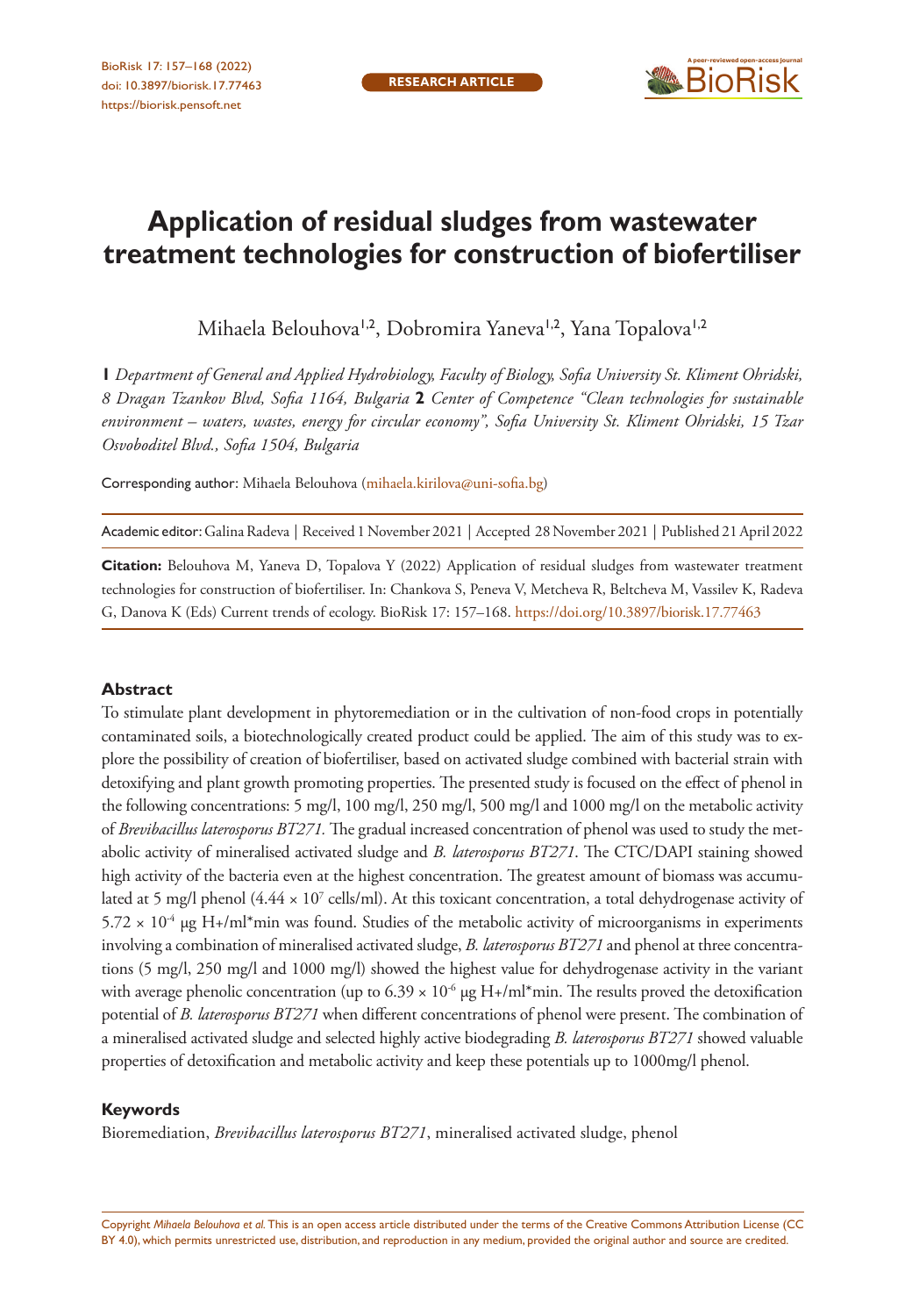## **Introduction**

Soils are a key resource for the existence and maintenance of normal human life and the planet. They are, therefore, the focus of the EU's Green Deal, adopted in 2019. According to this document and the European Commission's 'Towards Zero Pollution for Air, Water and Soil' action plan, Europe must have achieved zero soil pollution by 2050 (European Commission 2019, 2021). At the same time, in addition to the absence of pollution in the maintenance of soil fertility, the principles of the circular bio-economy need to be introduced (European Commission 2019). These ambitious goals will be difficult to achieve in the current economic and health crisis, combined with the lack of technology readiness in the various industries. Therefore, it is necessary to look for innovative solutions that allow environmentally-friendly treatment of soil resources and subsequent maintenance of fertility in them. One of the important directions in this subject is the creation of a less toxic environment. When it comes to soils, this involves the elimination of toxic substances, such as pesticides. Another aspect is the use of treated water in irrigation in agriculture. This again carries risks for the entry of toxic substances, antibiotics, steroid hormones and other xenobiotics into the soil. They must be degraded by the soil microflora or by the addition of biofertilisers. This requires a special focus on innovation activities related to the targeted management of detoxification processes in soils used for intensive or organic farming.

Activated sludge is formed during the treatment of domestic wastewater and, after stabilisation and decontamination, can be used for soil treatment (Gray 2010; Dimkov et al. 2017). They are alternatives to conventional fertilisers and offer a circular solution for solid waste from water treatment – stabilised sludge (Meuser 2013). These innovative and complex biofertilisers can be used for the reclamation of soils that are contaminated or damaged by human activity (Banov et al. 2020). The activated sludge is rich in both humic substances and micro-, macronutrients. It also contains microorganisms that are beneficial for the soil.

However, the bacteria in the activated sludge for recovery have low detoxification activity and are adapted mainly to the biodegradation of only trivial contaminants. In the case of soil contamination with organic pollutants, it is necessary to enhance the target detoxification activity by adding highly active biodegradants, which perform the biodegradation of toxic contaminants at a high rate and with a minimum degree of inhibition. This approach to bioaugmentation is used for contamination with petroleum products, pesticides, insecticides, pharmaceuticals, PFAS, antibiotics and other products, xenobiotic soil contaminants and residues in recycled water for irrigation (Hong et al. 2020; Li et al. 2021). In these bioaugmentation procedures for the detoxification activity of biological fertilisers, consortia (Varjani and Upasani 2019; Laothamteep et al. 2022) or individual bacterial cultures belonging to various genera can be used - *Pseudomonas* (Ramadass et al. 2018), *Enterobacter* (Koolivand et al. 2020), *Micrococcus* (Nwankwegu and Onwosi 2017), *Burkholderia* (Morya et al. 2020), *Bacillus* (Banerjee et al. 2019), *Shewanella* (Zou et al. 2019), *Xanthomonas* (Xu et al. 2018) or *Alcaligenes* (Haouas et al. 2021). Of particular interest are the bacteria of the genus *Brevibacillus*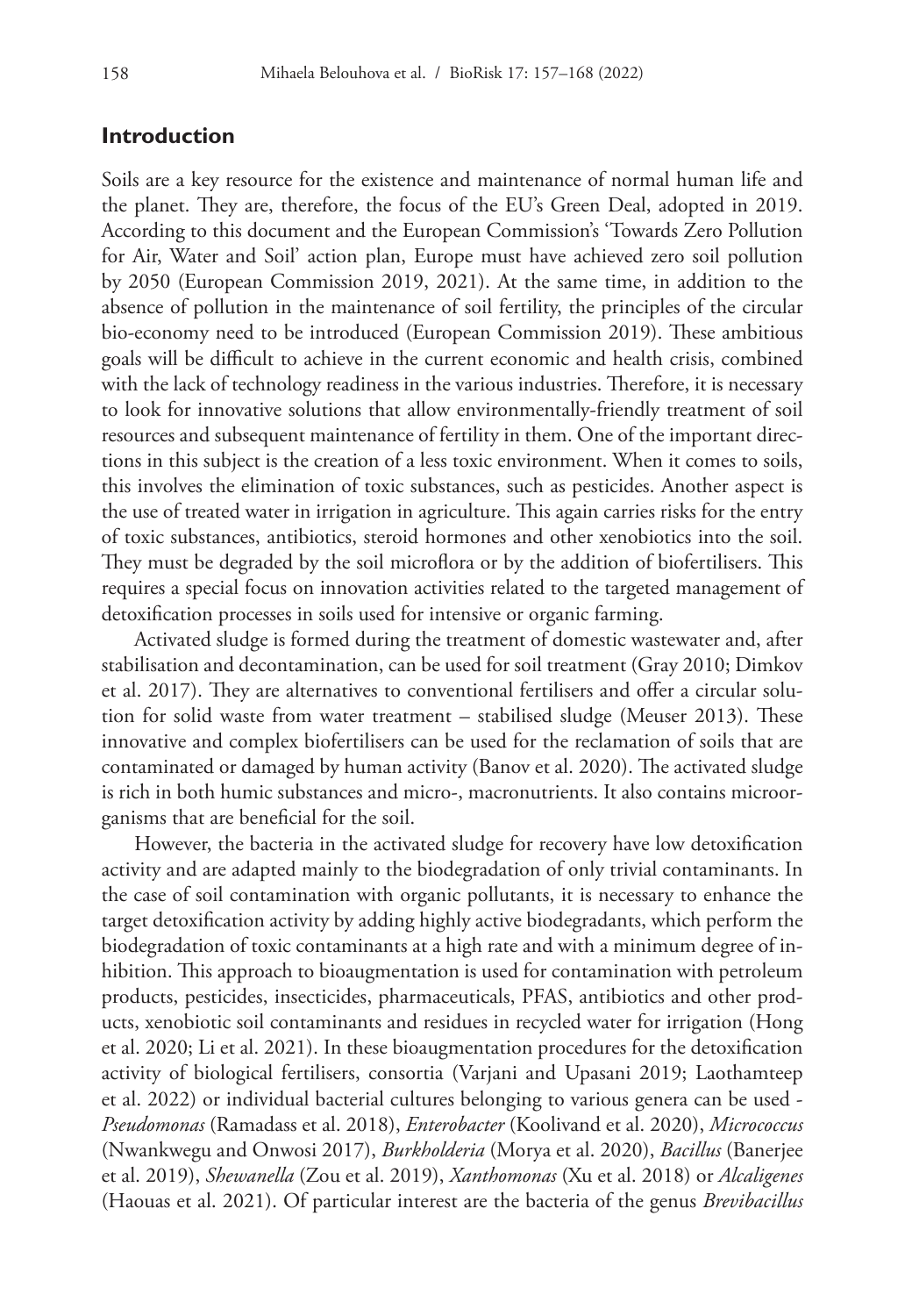(Arya and K. Sharma 2015). They have pronounced bioremediation properties against various organic and inorganic pollutants (Wei et al. 2019; Jebril, Boden and Braungardt 2021). These microorganisms are also of particular interest due to the possibility of their bioremediation detoxification properties to be combined in microbial preparations with the effect of protection against phytopathogens and enhancing plant growth (Ahmed et al. 2018). This study aims to explore the possibility of creating a biofertiliser, based on activated sludge combined with a bacterial culture from g. *Brevibacillus* with detoxifying and possible plant growth-promoting properties.

## **Materials and methods**

#### Experimental design

The present study is focused on the exploration of the potential of a bacterial culture (*Brevibacillus laterosporus BT271*) for the creation of a biofertiliser with biodetoxifying properties. A combination of the highly-active bacteria with activated sludge that is conventionally used for the restoration of soil, will give added value to the future bioproduct in the trend of the circular solutions. A waste (the residual activated sludge) will be transformed into a valuable biotechnological product. It can be applied for the restoration of the damaged environment. The here-described experiments include the first stages of development of such a product. The *B. laterosporus BT271* metabolic activity in the presence of a model xenobiotic (phenol) was evaluated. The volume of the used  $14<sup>th</sup>$  hour bacterial culture in the experiments at this stage was  $4\%$ . Nutrient broth was used. The microorganisms were cultured at 30 °C and aerated. Phenol was added once at zero hour in the following five concentrations: 5 mg/l, 100 mg/l, 250 mg/l, 500 mg/l and 1000 mg/l. Critical control points (CCPs) were set at 0 hour and 6th hour. The metabolic activity of the combined residual activated sludge (rAS) and *B. laterosporus BT271* was studied. Activated sludge weighing 0.5 g was used. Highly active biodegradant was added as fresh biomass, which is 10% of the weight of the activated sludge. The microorganism was cultured at 30 °C and aerated. Phenol was added once at zero hour in the following three concentrations: 5 mg/l, 250 mg/l and 1000 mg/l. CCPs were also set at 0 hour and 6th hour. The metabolic activity of the combined residual activated sludge (rAS) and *B. laterosporus BT271* was studied. The bacterial activity and the activity of the combination with rAS was estimated on the accumulation of the biomass, the total dehydrogenase activity of the microorganisms and the intoxication effects, determined with fluorescence and digital image analysis.

*Brevibacillus laterosporus BT271* – the bacterial culture was isolated from contaminated soil close to an oil refinery (Lukoil Neftochim Burgas, Bulgaria) by Prof. Yana Topalova (Topalova 2009). This bacterial culture was adapted to the biodegradation of aryl-containing xenobiotics (phenol, nitrophenols, pentachlorophenol in high concentration). The culture possesses a broad spectrum of biodegradation activity towards 30 different xenobiotics. The culture can survive in high percentage after lyophilisation and quickly recovered detoxification activity after re-hydration. The bacteria in our experi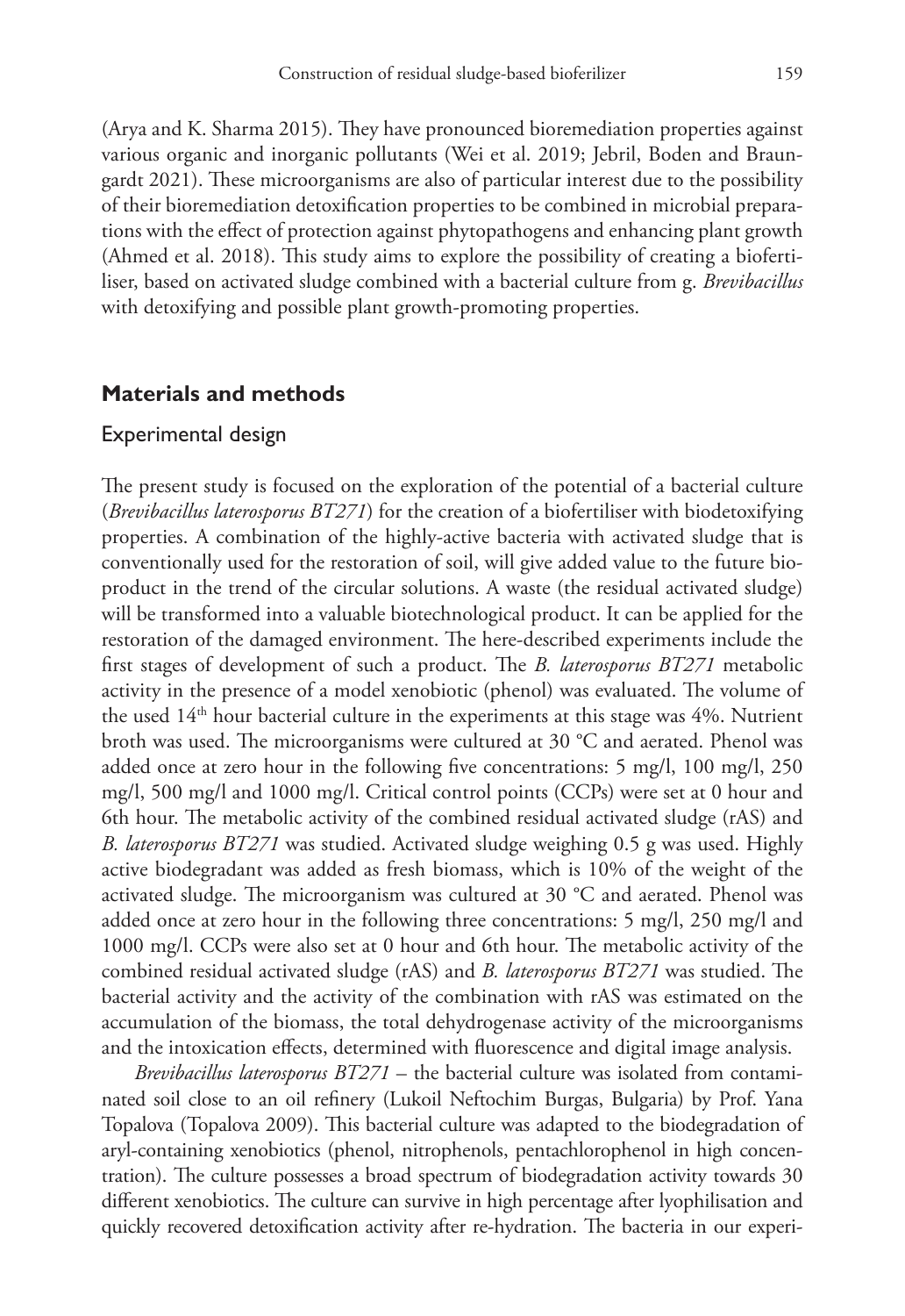ments were kept as a lyophilised preparation prior to the experiments. They were cultivated in Nutrient agar (HiMedia, India). For the experiments for the intoxication effects, 18 h bacterial culture was used.

#### Activated sludge

The used activated sludge was residual activated sludge (rAS), treated with CaO (quicklime) and ready for utilisation in agriculture. The rAS was taken from the WWTP on Sofia City, Bulgaria.

## Phenol

The model toxicant used in the study was phenol since its derivatives are major environmental pollutants. It was supplied by Fluka Analytical (Switzerland). Five phenol concentrations in the range 5–1000 mg/l were used in the experiments.

#### **Methods**

The accumulation of the biomass was monitored by the optical density at 430 nm. The total dehydrogenase activity was determined by the method of Lenhard (Lenhard et al. 1964).

CTC/DAPI-based analysis was applied for determination of the bacterial metabolic activity and detection of changes in the morphology of the cells. It is based on the use of two fluorescent dyes. CTC or 5-cyano-2,3-ditolyl tetrazolium chloride is a tetrazolium salt that has no fluorescent properties. In the living cells, it is reduced to CTC-formazan that emits a red fluorescence signal. In these experiments, it was used in 5 mM concentration. DAPI (4',6-diamidino-2-phenylindole) is a fluorescent dye that binds DNA and emits a blue fluorescent signal. In concentration 1  $\mu$ g/ml, it can be used as a staining method for all the biomass in the samples. By using CTC and DAPI simultaneously, information about the live cells in the whole sample was obtained. Fluorescence images were taken by a "Leica" DM6 B microscope. They were further processed with the software DAIME (Daims et al. 2006). The share of the live cells, their intensity and size (or the area of the cells) were calculated with the programme by using custom threshold segmentation. All the analyses were performed in three independent repetitions.

## **Results**

In the experiments performed, the accumulation of biomass in *B. laterosporus BT271* under optimal conditions for development was studied. The Nutrient medium provided a sufficient concentration of easily-degradable substrates and a lack of toxicants. The obtained results are illustrated in Fig. 1. The bacterial culture reaches its maximum number of cells at the 20<sup>th</sup> hour of its growth  $(3.25 \times 107 \text{ cells/ml})$ , after which it passes into a stationary phase of growth and a death phase. These data were also supported by the activity of dehydrogenase in the cells - the total dehydrogenase activity is highest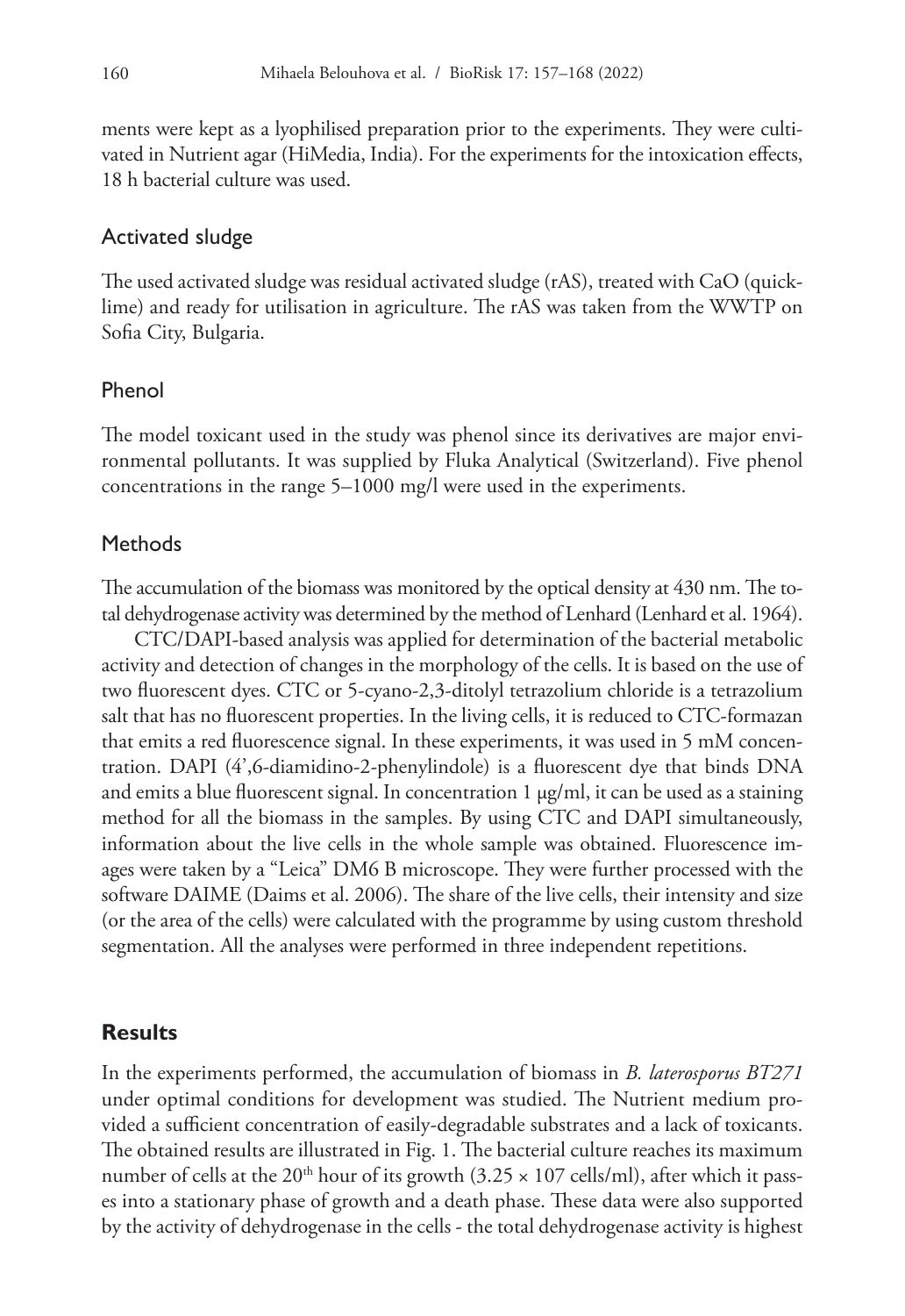

**Figure 1.** Biomass accumulation and total dehydrogenase activity (TDA) in *B. laterosporus BT271* (DA487 – dehydrogenase activity, measured at 487 nm; OD430 – optical density at 430 nm).

at the 14th hour (exponential growth phase). The value of this indicator exceeds TDA at the beginning of cultivation by 69% and by 16% at the  $24<sup>th</sup>$  hour of the culturing.

In the further experiments for studying the detoxification properties of *B. laterosporus BT271*, cultures in the late exponential phase (18 hours) were used. They had the maximum number of bacterial cells with the most active enzymes.

In Fig. 2 A, the accumulation of biomass in *B. laterosporus BT271* in the presence of five phenol concentrations is presented. The presented data show that the bacterial culture degrades phenol in wide range of concentrations - from 5 mg/l to 1000 mg/l. The number of cells in the presence of phenol reached  $4.44 \times 10^7$  cells/ml in the presence of 5 mg/l phenol. The largest increase occurred when the microbial count was recorded at low concentrations (16% for 5 mg/l and 13% for 100 mg/l). This is due to the lower inhibitory effect of the phenol in these concentrations. In contrast to the phenol experiments, in the cultivation of the bacterial culture in the absence of the phenol (control), a decrease of 3.25% was registered between the number of cells at 18 hours and 24 hours (Fig. 1).



**Figure 2.** Change of the biomass accumulation in: **A** *B. laterosporus BT271* and **B** *B. laterosporus BT271* and rAS in presence of phenol in concentrations 5–1000 mg/l.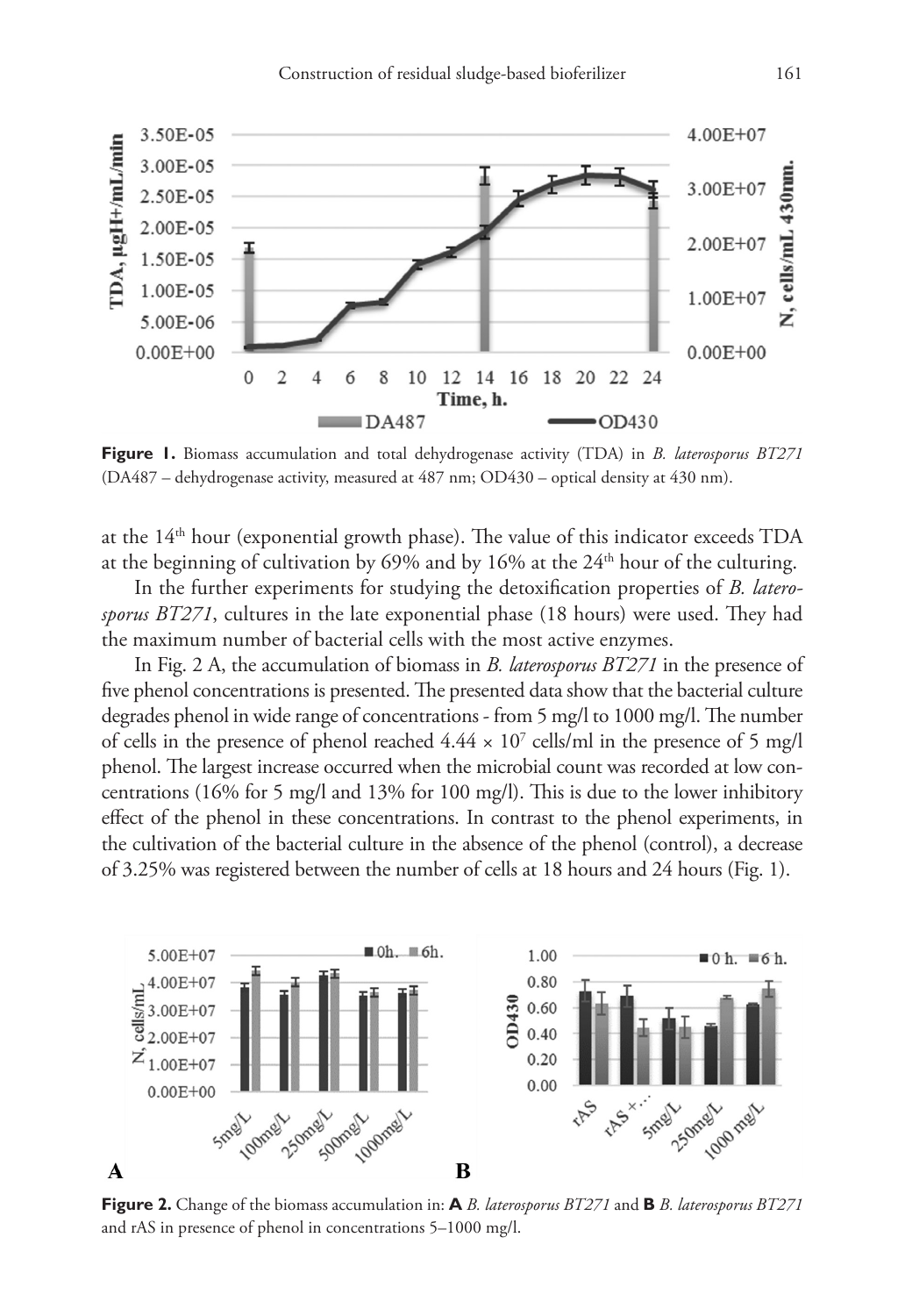At the highest phenol concentrations, an increase in accumulated biomass was also found, although significantly less - 3.4% for 500 mg/l and 2.5% for 1000 mg/l phenol.

In addition to determining the biomass accumulated from *B. laterosporus BT271* in the presence of phenol, the change in absorbance when combining the bacterial culture with activated sludge for recovery was also investigated. This information can be used as an indirect indicator for the increase in biomass of the target detoxification culture. The obtained data are illustrated in Fig. 2B. At the high concentrations of the phenol, a significant increase was registered (average 34%). It is greatest at the addition of 250 mg/l phenol, but remains significant even at 1000 mg/l phenol.

The metabolic activity of the bacteria in the presence of phenol was determined, based on the total dehydrogenase activity. The results obtained showed that, in *B. laterosporus BT271*, there is a significant activation of metabolic processes in the presence of phenol (Fig. 3A). At the beginning of the experiment, the measured TDA was from  $1.06 \times 10^{-5}$  µg H<sup>+</sup>/ml<sup>\*</sup>min to  $1.06 \times 10^{-4}$  µg H<sup>+</sup>/ml<sup>\*</sup>min. After 6 hours of incubation, the values of this indicator increased from 7.58  $\times$  10<sup>-5</sup> µg H<sup>+</sup>/ml\*min to 5.74  $\times$  10<sup>-4</sup> µg H+ /ml\*min. The highest increase was registered when 5 mg/l phenol was present - 7.3 times. It was lowest when 1000 mg/l phenol was applied - 2.7 times.

Fig. 3B represents the data on TDA for the combination of the highly active microorganisms *B. laterosporus BT271* with activated sludge for recovery. At the beginning of the experiment (0 h.), the values of this indicator were very low - they were at the lower limit of detection for this method. The only exception was the higher activity recorded in bacteria with the addition of 250 mg/l phenol. This is most likely due to the rapid activation of bacterial metabolism in the presence of this intermediate concentration of the toxicant.

After incubation for 6 hours, an increase in the activity of microorganisms was registered in all tested variants. This is from 30% (at 250 mg/l phenol) to 32 times (at the highest concentration of the toxicant). The effect recorded in the activated sludge controls was most likely due to the rehydration of the cells in the activated sludge and their incubation at the optimum temperature  $(30 \degree C)$ .

The analysis of the metabolic activity, based on CTC, showed that, at most of the used concentrations, a slight decrease in the indicator was registered (on average by 14%)



**Figure 3.** Total dehydrogenase activity in **A** *B. laterosporus BT271* and **B** *B. laterosporus BT271* and rAS in presence of phenol in concentrations 5–1000 mg/l.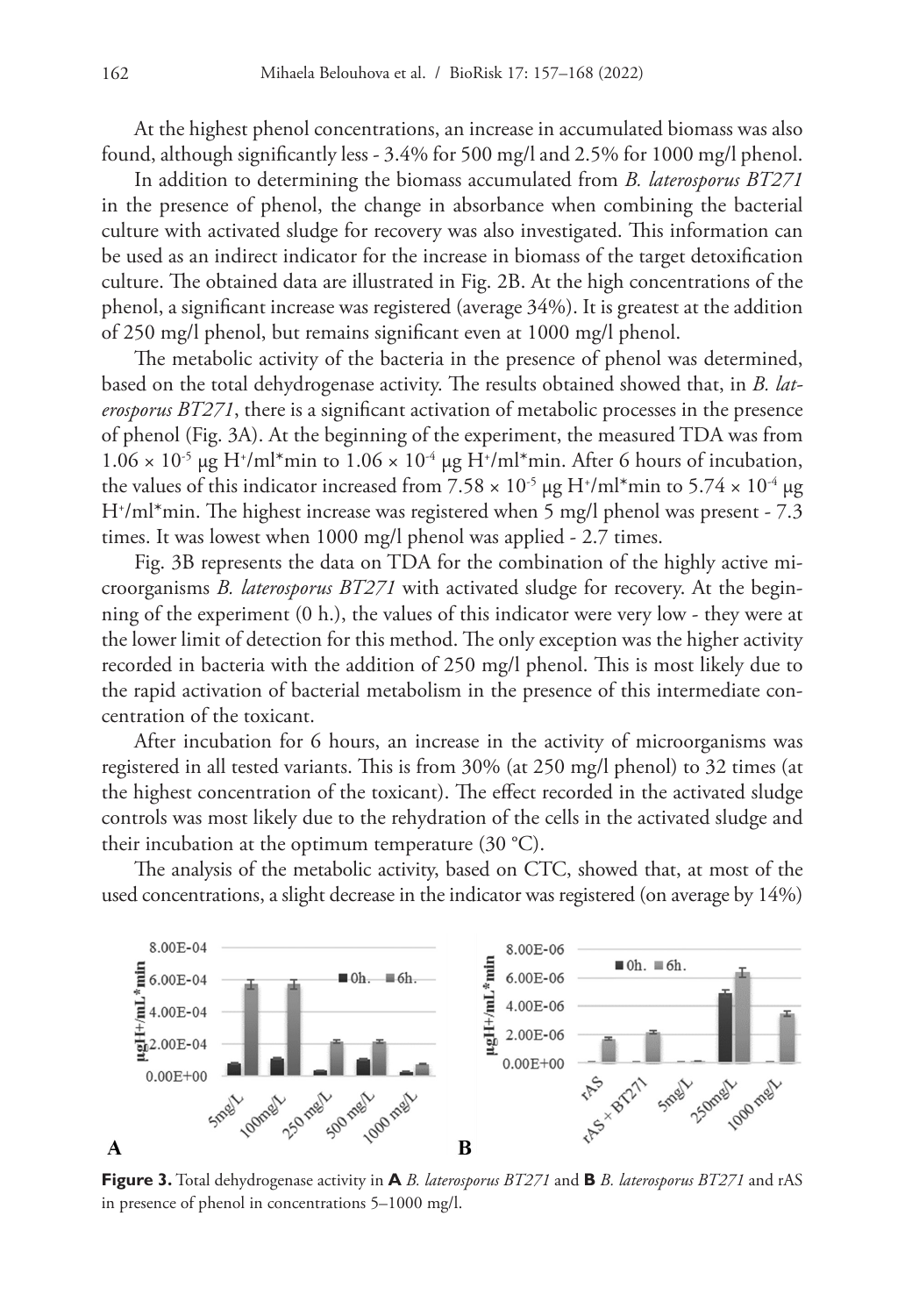

**Figure 4.** Fluorescence intensity in **A** *B. laterosporus BT271* and **B** *B. laterosporus BT271* and rAS after 6-hour incubation in presence of phenol.

(Fig. 5). The difference in the fluorescence intensity of CTC varies from 3% (at 5 mg/l phenol) to 35% (at 1000 mg/l). An increase in fluorescence intensity (by 4%) was found only at a phenol concentration of 250 mg/l. The differences in the results obtained with the TTC-based method are most likely related to the differences in methodology. The CTC method provides information directly about the individual cells in the samples. The information from the TTC method represents the activity of all bacteria in the sample. It is based on the extracted formazan, the concentration of which is determined spectrophotometrically. Additionally, in the TTC-TDA analysis, an easily degradable substrate is added (glucose). This activates the metabolism of the cells. The data from this analysis can be considered as information about the metabolic activity of certain microorganisms at the optimal concentration of the dehydrogenase substrate. On the other hand, the CTC method shows the metabolic activity of the cells directly under the conditions of the experiment, i.e. not to what extent their metabolic functions are preserved (as in the TTC-TDA method), but to what extent they are active in the conditions of intoxication.

Thus, it is clear that, in the presence of phenol in different concentrations, the bacterial culture *B. laterosporus BT271* had high metabolic activity, estimated as TDA, based on the reduction of TTC. However, under the conditions of the experiment, the activity of the culture decreased slightly after the 6-hour incubation with phenol. An exception was the concentration of 250 mg/l, at which higher fluorescence intensity was detected (Fig. 4A). In addition, it showed an increase in the average cell size (by 44%). At the same time, at the highest concentration used (1000 mg/l), there was a decrease in intensity by 34% and a decrease in cell area by 86% - an indication of intoxication changes in bacterial cells at this concentration.

In Fig. 6, fluorescent pictures of CTC staining of the residual activated sludge before and after the inclusion of *B. laterosporus BT271* bacteria are shown. The images represent the increased number of living cells after the addition of bacteria. The data obtained were confirmed by the fluorescence intensity after 6 hours of incubation. It is 73% higher in the presence of 250 mg/l phenol. The highest concentration of the toxicant increased the metabolic activity of the microorganisms by 48% (Fig. 4B). These results were also confirmed by the TTC method for the determination of TDA.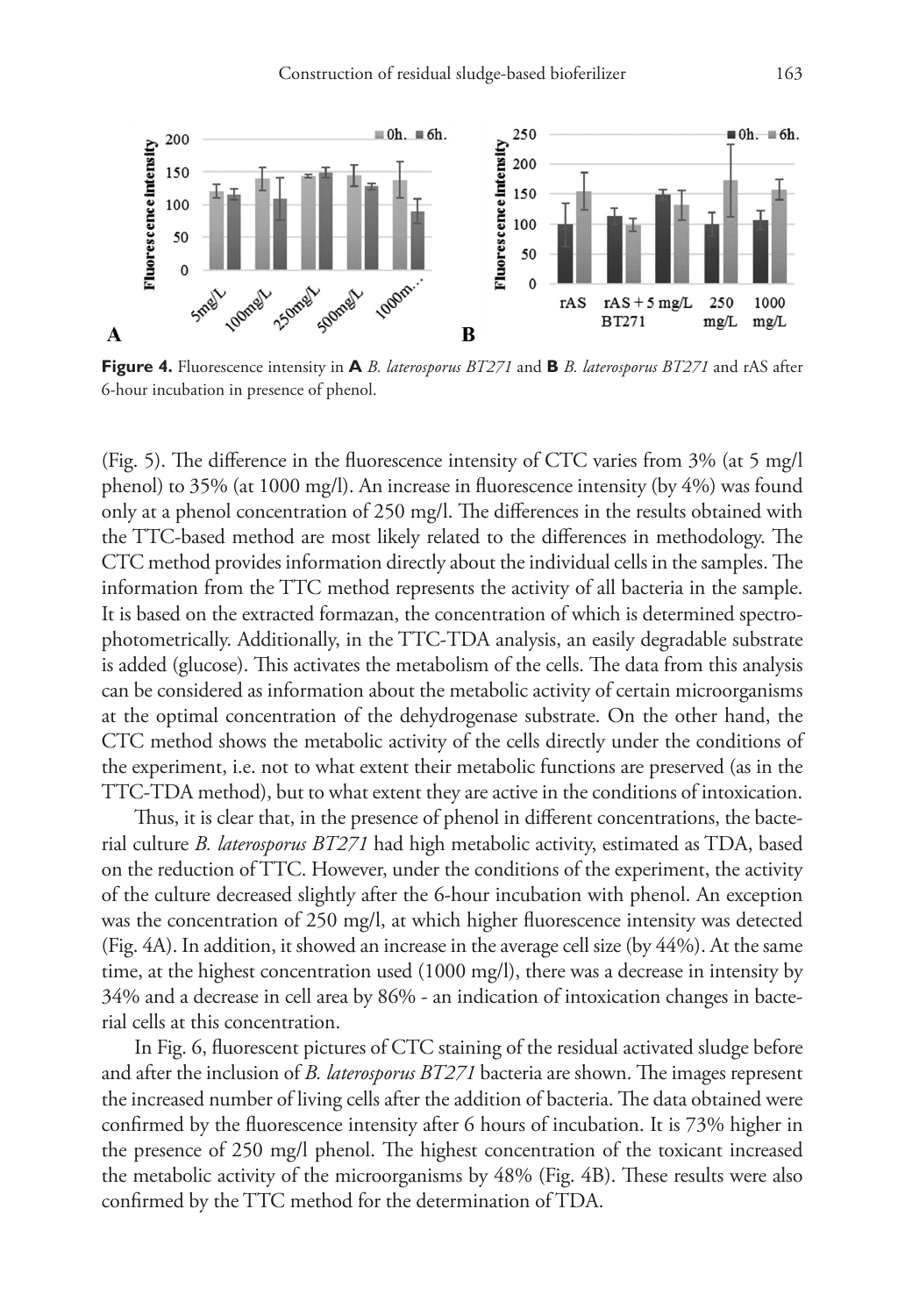

**Figure 5.** CTC/DAPI staining of *B. laterosporus BT271* in the presence of 5 mg/l phenol: **A** 0 h; **B** after 6 hours of incubation.



**Figure 6.** CTC staining demonstrating the bacterial abundance and metabolic activity in: **A** residual activated sludge; **B** residual activated sludge with added *B. laterosporus BT271*.

In both methods used to study the metabolic activity of microorganisms in the combination of activated sludge and *B. laterosporus BT271*, the lowest effect was recorded in the presence of 5 mg/l phenol.

The results of the CTC analysis also show an increase in the metabolic activity of the sludge after rehydration (the control with activated sludge only). In this experimental result, an increase in metabolic activity by 36% was found. The data obtained showed that, when *B. laterosporus BT271* was added to this sludge at the highest concentrations used (250 mg/l and 1000 mg/l), a significantly higher increase was achieved compared to the rehydrated sludge alone (61% on average). This is indicative of the high biodetoxification potential of the combination of activated sludge and *B. laterosporus BT271*.

## **Discussion**

The data discussed in the Results section showed that the combination of activated sludge and bacterial culture of *Brevibacillus laterosporus BT271* has a high potential for use in biodetoxification procedures. These are required for environmental pollution with various pollutants. Soils have been identified by the EU as a resource that must be protected and purified because of their critical importance for "human health, the state of the economy and the production of food and new medicines" (European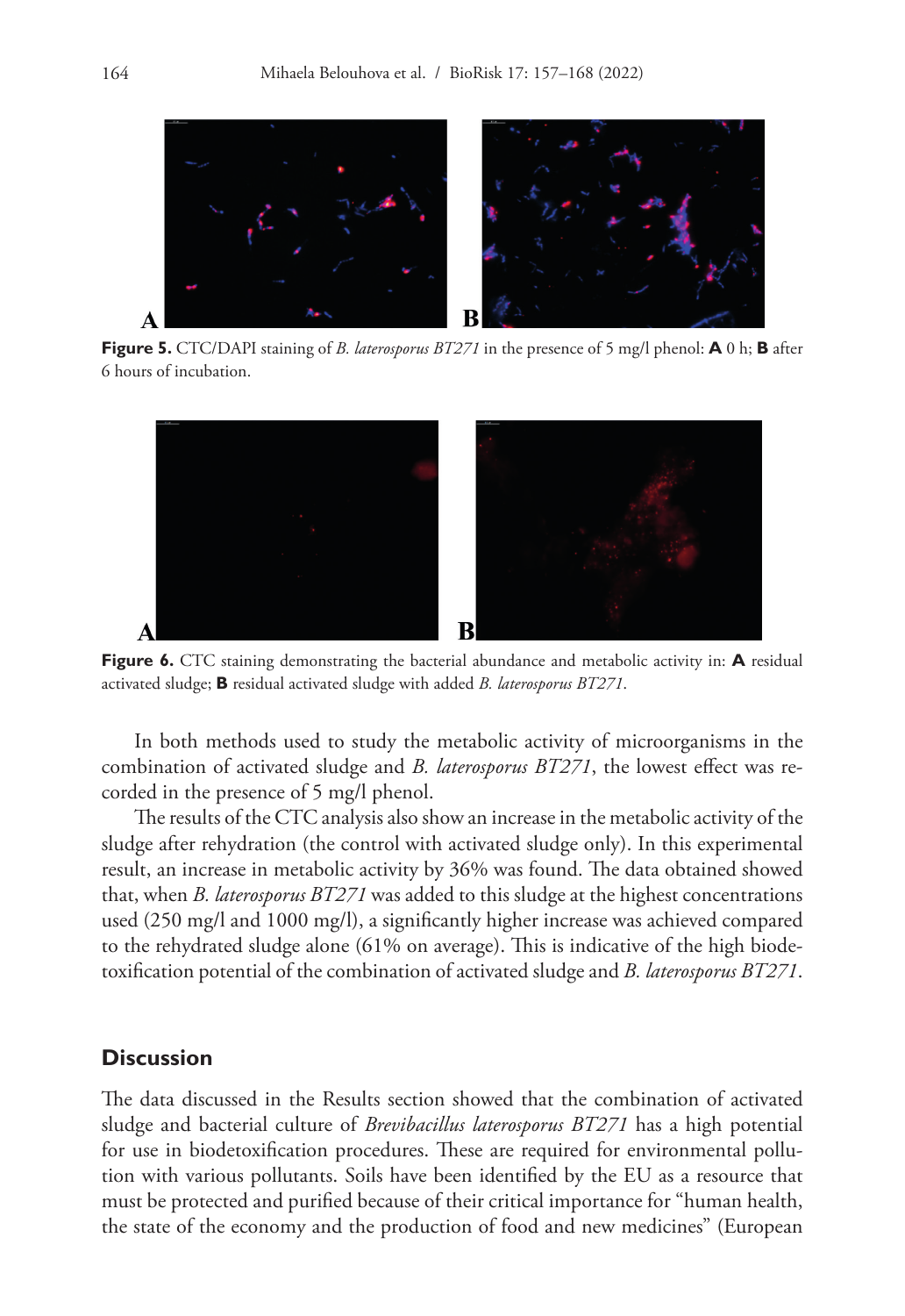Commission 2020). One of the most common techniques for soil decontamination (bioremediation) is bioaugmentation - the addition of highly active biodegradants to eliminate the respective contamination. Numerous bacterial genera have been identified as suitable for use in bioremediation procedures – *Bacillus* (Hsieh et al. 2020), *Pseudomonas* (Alhefeiti et al. 2021), *Shewanella* (Zou et al. 2019), *Xanthomonas* (Xu et al. 2018), *Alcaligenes* and *Brevibacillus* (Arya and K. Sharma 2015) and others.

The high potential for application of *Brevibacillus* bacteria was also confirmed in the experiments of the present study. *B. laterosporus BT271* increased in number despite the inhibitory effect of phenol applied in five increasing concentrations (5–1000 mg/l) (Fig. 2). At the lowest concentrations of the toxicant, its inhibitory effect was the weakest and the increase in the quantity of the detoxification culture was up to 16%. At the highest concentration (1000 mg/l), it was 3%. At the same time, during the cultivation on the Nutrient medium, a decrease of the biomass was registered at the  $24<sup>th</sup>$  hour. The data obtained demonstrate that the culture can use the toxic phenol as a carbon source at all applied concentrations, which increases the number of cells, respectively the accumulation of the biomass of the detoxifying bacterial culture. Other authors also have established the applicability of *Brevibacillus* in the biodegradation and bioremediation of phenol and phenolic derivatives (Abu Talha et al. 2018; Wei et al. 2019).

In addition to specially-selected bacterial cultures, in practice, activated sludge from wastewater treatment plants is traditionally used as a biofertiliser. It is formed in the course of water purification after which it is subjected to stabilisation and decontamination and can be applied directly to soil enrichment in agricultural and bioremediation procedures (Bitton et al. 2016). Activated sludge is traditionally used for fertilisation because it is a natural source of nutrients (Abdollahinejad et al. 2020). When these sludges are enriched with an appropriate amount of biomass from microbial cultures with detoxifying properties, biofertiliser with combined valuable properties is obtained - for enrichment of the soil and soil fertility and simultaneous disposal of residual toxic contaminants in the soil.

The targeted combination of mineralised sludge and the detoxification culture of *B. laterosporus BT271* in the present study resulted in a very good result in terms of activity of the metabolic processes. As commented in the "Results", the combination with activated sludge and *B. laterosporus BT271* led to an increase in biomass accumulation by up to 47%. The low effect found in the controls and at 5 mg/l phenol is most likely due to the lack of sufficiently easily-degradable nutrient sources.

The presence of phenol in different concentrations has an effect, not only on the accumulation of biomass, but also on the activity of bacteria, both only on *B. laterosporus BT271* and in the combination of these microorganisms with the activated sludge. The rate of metabolic transformations increased from 2.7 to 7.3 times in the presence of phenol. When combining the highly-active microorganisms with activated sludge and the effect of phenol in a concentration of 1000 mg/l, it causes an increase in metabolic activity by 32 times. This result, as well as the rapid activation of metabolic processes and the high value of TDA at 250 mg/l phenol, are an indication of the prospects for the combination of activated sludge and *B. laterosporus BT271* for the creation of biofertiliser with valuable combined properties for soil detoxification and increase in soil fertility.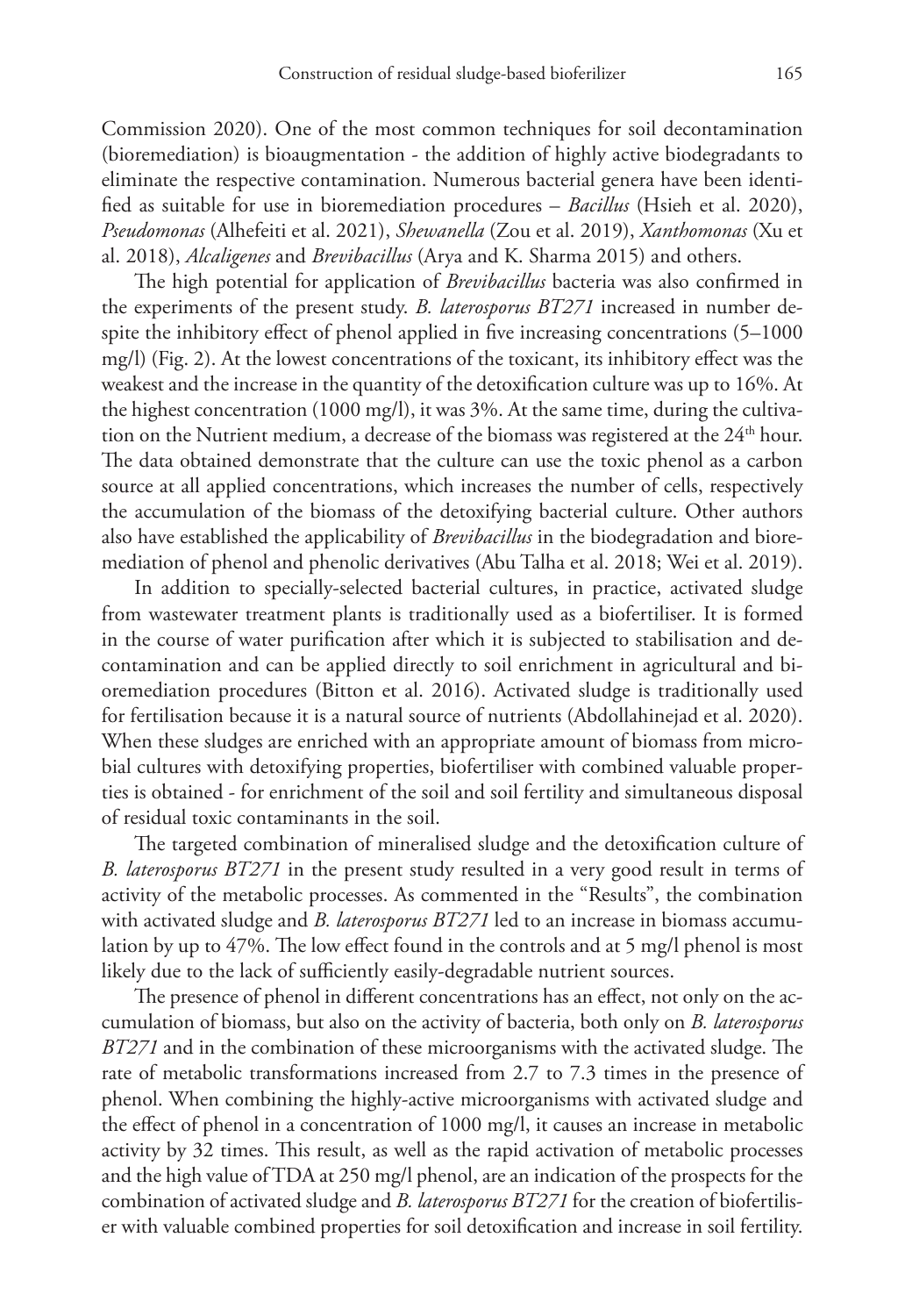Fluorescence analysis showed that, although the individual *B. laterosporus BT271* cells decreased their activity after the addition of phenol, in the presence of activated sludge the total activity of the system increased by up to 73%. Thus, the use of preparation with *B. laterosporus BT271* and activated sludge in bioremediation activities could achieve a high rate of elimination of toxicants and, at the same time, would influence the soil fertility in a favourable direction in a way close to nature according to the rules of the circular economy and the principle "nature knows best".

## **Conclusion**

The results, presented so far, were focused on the study of the prospects for the creation of biofertiliser with combined activated sludge and specially-selected microorganisms with detoxifying activity (*B. laterosporus BT271*). They showed that the accumulation of biomass and bacterial metabolic activity not only remain high, but also increased by 32 times in the presence of phenol in high concentrations (up to  $1$  g/l). This suggests that the application of the preparation with AS and *B. laterosporus BT271* will have accelerated biodegradation in areas contaminated with xenobiotics with a cyclic structure (phenol and phenolic derivatives). It will be possible to use the synergistic effect of the introduction of nutrients (in the form of activated sludge) and specially-selected biodegradants of xenobiotics (*B. laterosporus BT271*), which also have protective properties against plants. Further experiments will be continued in the direction of testing the preparation in conditions close to the real ones.

## **Acknowledgements**

This investigation has been supported financially by Operational Programme 'Science and education for smart growth', co-financed by the European Union through the European structural and investment funds, project BG05M2OP001-1.002-0019: 'Clean Technologies for Sustainable Environment - Waters, Waste, Energy for a Circular Economy'.

## **References**

- Abdollahinejad B, Pasalari H, Jafari AJ, Esrafili A, Farzadkia M (2020) Bioremediation of diesel and gasoline-contaminated soil by co-vermicomposting amended with activated sludge: Diesel and gasoline degradation and kinetics. Environmental Pollution 263: 114584. [https://doi.](https://doi.org/10.1016/j.envpol.2020.114584) [org/10.1016/j.envpol.2020.114584](https://doi.org/10.1016/j.envpol.2020.114584)
- Ahmed AIS, Omer AM, Ibrahim AI, Agha MK (2018) Brevibacillus spp. in agroecology: The beneficial impacts in biocontrol of plant pathogens and soil bioremediation. Fungal Genomics & Biology 08(02): e5.<https://doi.org/10.4172/2165-8056.1000157>
- Alhefeiti AM, Athamneh K, Vijayan R, Ashraf SS (2021) Bioremediation of various aromatic and emerging pollutants by bacillus *Cereus* sp. isolated from petroleum sludge. Water Science and Technology 83(7): 1535–1547.<https://doi.org/10.2166/wst.2021.065>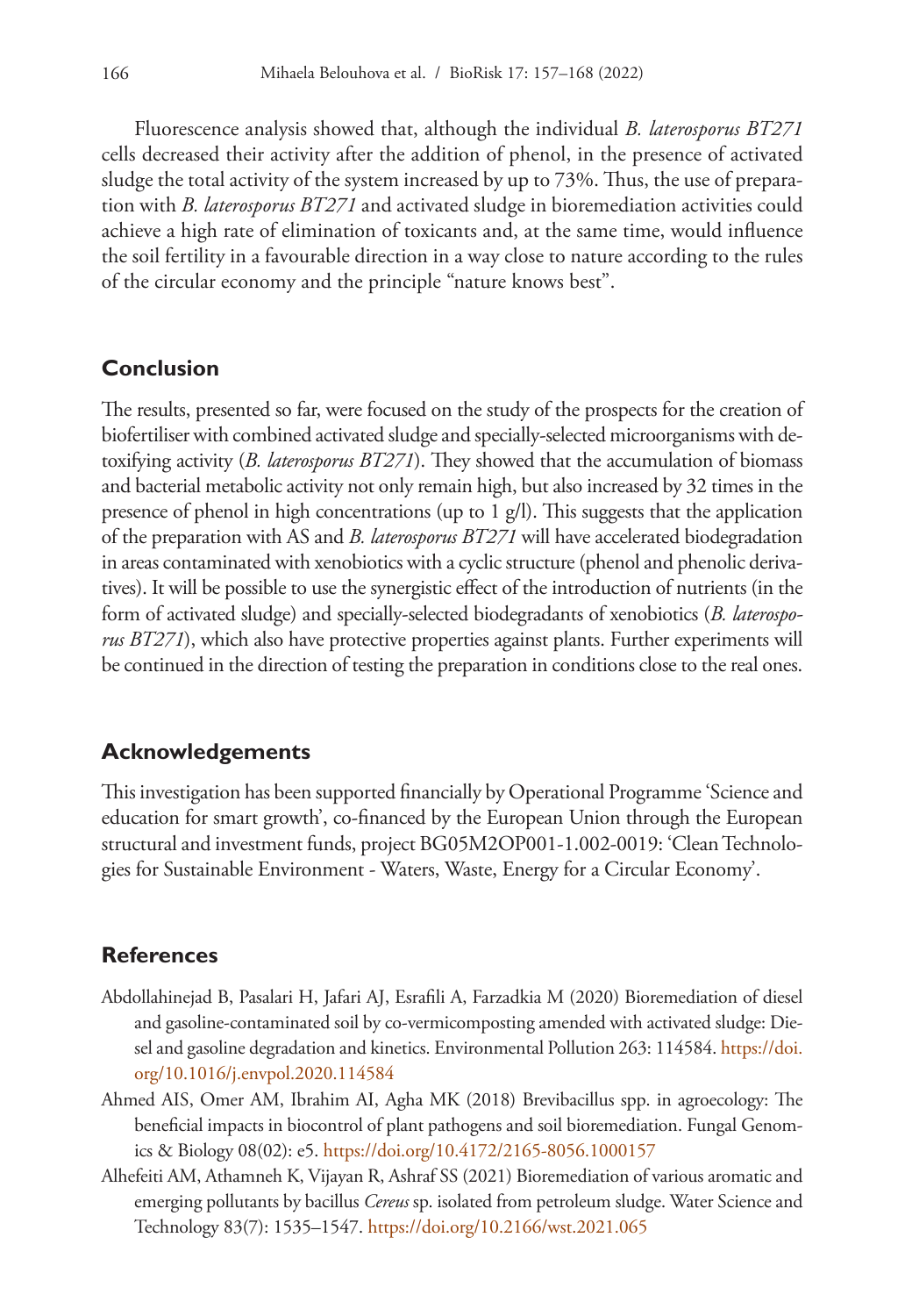- Arya R, Sharma AK (2015) Bioremediation of Carbendazim, a benzimidazole fungicide using Brevibacillus Borstelensis and Streptomyces Albogriseolus together. Current Pharmaceutical Biotechnology 17(2): 185–189.<https://doi.org/10.2174/1389201016666150930115737>
- Banerjee S, Misra A, Chaudhury S, Dam B (2019) A bacillus strain tcl isolated from Jharia coalmine with remarkable stress responses, chromium reduction capability and bioremediation potential. Journal of Hazardous Materials 367: 215–223.<https://doi.org/10.1016/j.jhazmat.2018.12.038>
- Banov M, Rousseva S, Pavlov P (2020) Sustainable management and restoration of the fertility of damaged and contaminated lands and soils. In: Meena RS (Ed.) Soil Health Restoration and Management. Springer, Singapore, 113–59. [https://doi.org/10.1007/978-981-13-8570-4\\_4](https://doi.org/10.1007/978-981-13-8570-4_4)
- Bitton G, Malek A, Zullo LC, Daoutidis P (2016) Wasterwater Microbiology. Industrial & Engineering Chemistry Research 55(12): 3327–3337. <https://doi.org/10.1021/acs.iecr.5b03209>
- Daims H, Lücker S, Wagner M (2006) Daime, a novel image analysis program for microbial ecology and biofilm research. Environmental Microbiology 8(2): 200–213. [https://doi.](https://doi.org/10.1111/j.1462-2920.2005.00880.x) [org/10.1111/j.1462-2920.2005.00880.x](https://doi.org/10.1111/j.1462-2920.2005.00880.x)
- Dimkov R, Topalova Y, Schneider I (2017) Ecological Biotechnology. Pensoft, Sofia, 376 pp.
- European Commission (2019) The European Green Deal. European Commission 53(9): e24. <https://doi.org/10.1017/CBO9781107415324.004>
- European Commission (2020) Communication from the Commission to the European Parliament, the Council, the European Economic and Social Committee and the Committee of the Regions, EU Biodiversity Strategy for 2030. [https://op.europa.eu/en/publication-detail/-/](https://op.europa.eu/en/publication-detail/-/publication/a3c806a6-9ab3-11ea-9d2d-01aa75ed71a1/language-en) [publication/a3c806a6-9ab3-11ea-9d2d-01aa75ed71a1/language-en](https://op.europa.eu/en/publication-detail/-/publication/a3c806a6-9ab3-11ea-9d2d-01aa75ed71a1/language-en)
- European Commission (2021) COM(2021) ANNEXES 1 to 2; EU Action Plan: 'Towards Zero Pollution for Air, Water and Soil'. [https://ec.europa.eu/environment/strategy/zero-pollution](https://ec.europa.eu/environment/strategy/zero-pollution-action-plan_bg)[action-plan\\_bg](https://ec.europa.eu/environment/strategy/zero-pollution-action-plan_bg)
- Gray NF (2010) Water technology. An introduction for environmental scientists and engineer. Elsevier, Netherlands, 768 pp.
- Haouas A, Modafar CE, Douira A, Ibnsouda-Koraichi S, Filali-Maltouf A, Moukhli A, Amir S (2021) Alcaligenes Aquatilis GTE53: Phosphate solubilising and bioremediation bacterium isolated from new biotope 'phosphate sludge enriched-compost'. Saudi Journal of Biological Sciences 28(1): 371–379. <https://doi.org/10.1016/j.sjbs.2020.10.015>
- Hong X, Zhao Y, Zhuang R, Liu J, Guo G, Chen J, Yao Y (2020) Bioremediation of tetracycline antibiotics-contaminated soil by bioaugmentation. RSC Advances 10(55): 33086–33102. <https://doi.org/10.1039/D0RA04705H>
- Hsieh HY, Lin C, Hsu S, Stewart GC (2020) A bacillus spore-based display system for bioremediation of atrazine. Applied and Environmental Microbiology 86(18): e13. [https://doi.](https://doi.org/10.1128/AEM.01230-20) [org/10.1128/AEM.01230-20](https://doi.org/10.1128/AEM.01230-20)
- Jebril N, Boden R, Braungardt C (2021) The isolation and identification of cadmium-resistant Brevibacillus Agri C15. Journal of Physics: Conference Series 1879(2): 022015. [https://doi.](https://doi.org/10.1088/1742-6596/1879/2/022015) [org/10.1088/1742-6596/1879/2/022015](https://doi.org/10.1088/1742-6596/1879/2/022015)
- Koolivand A, Abtahi H, Villaseñor J, Saeedi R, Godini K, Parhamfar M (2020) Effective scaleup of oily sludge bioremediation from a culture-based medium to a two-phase composting system using an isolated hydrocarbon-degrading bacterium: Effect of two-step bioaugmentation. Journal of Material Cycles and Waste Management 22(5): 1475–1483. [https://doi.](https://doi.org/10.1007/s10163-020-01036-z) [org/10.1007/s10163-020-01036-z](https://doi.org/10.1007/s10163-020-01036-z)